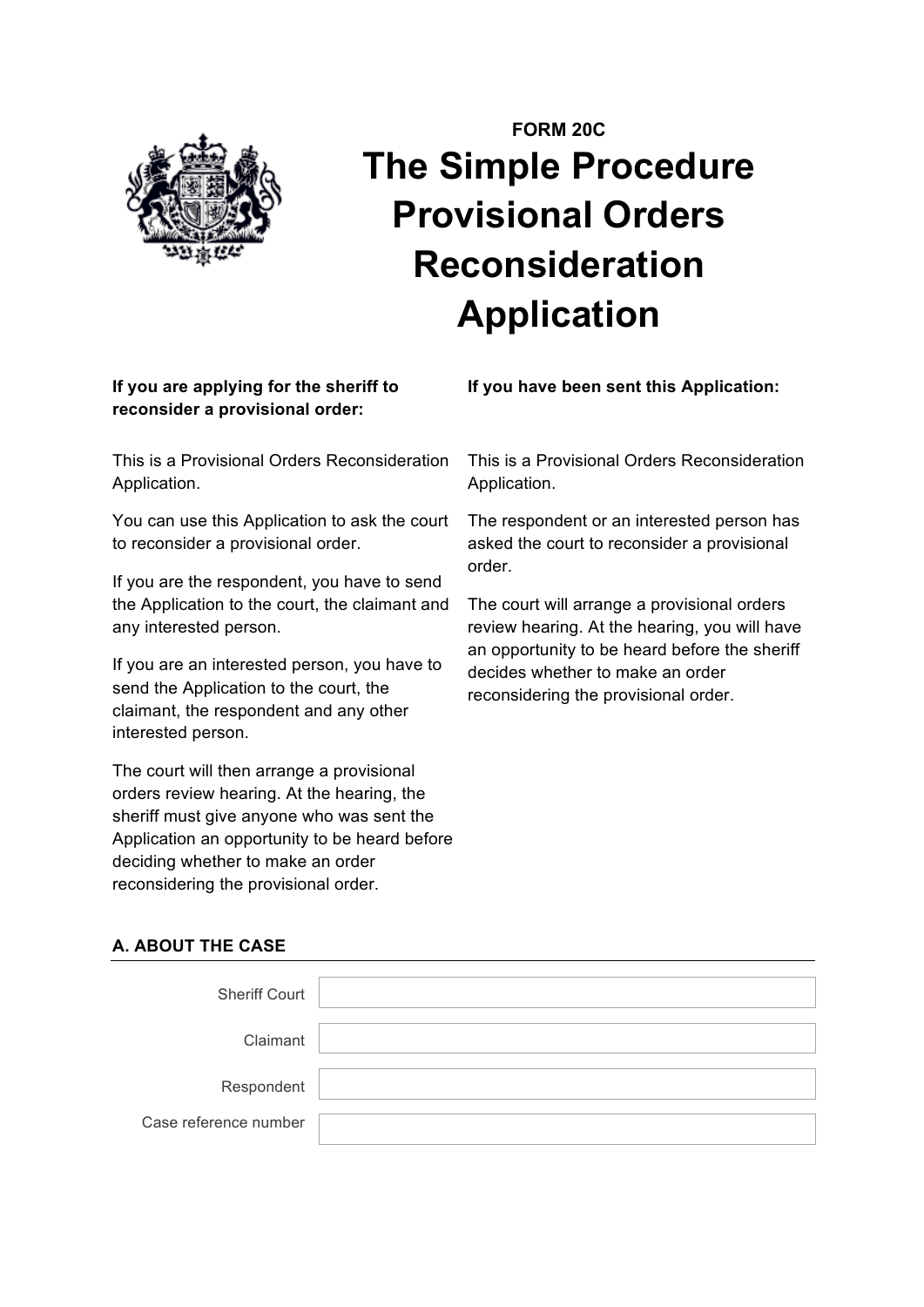### **B. ABOUT YOU**

| B1. What is your full name?                            |  |  |
|--------------------------------------------------------|--|--|
| Name                                                   |  |  |
| Middle name                                            |  |  |
| Surname                                                |  |  |
| Trading name or<br>representative capacity (if<br>any) |  |  |

#### **B2. What is your role in this case?**

| Respondent |  |
|------------|--|
|            |  |

Interested party

#### **C. THE APPLICATION**

#### **C1. What type of provisional order would you like the court to reconsider?**

an arrestment on the dependence under section 15A(1) of the Debtors (Scotland) Act 1987

! This is an order freezing the respondent's goods or money held by a third party.

an inhibition on the dependence under section 15A(1) of the Debtors (Scotland) Act 1987

! This is an order preventing the respondent from selling their home or other land, or taking out a secured loan.

an interim attachment under section 9A(1) of the Debt Arrangement and Attachment (Scotland) Act 2002

! This is an order preventing the respondent from selling or removing their goods.

#### **C2. When was the provisional order made?**

! Set out the date on which the court made the provisional order?